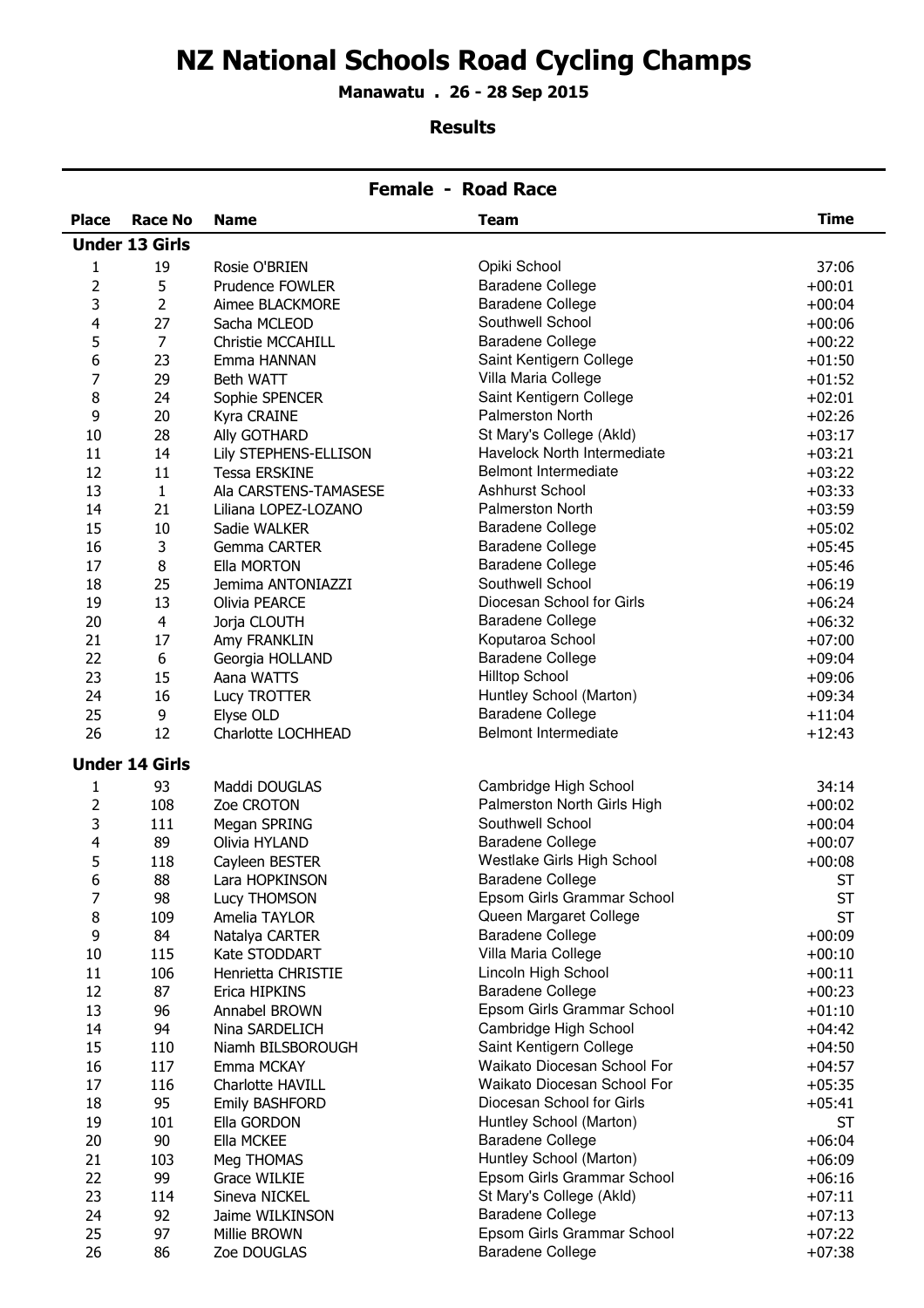| 27 | 83                    | Marcayla WINTERBURN          | <b>Ashhurst School</b>                                | $+07:42$  |
|----|-----------------------|------------------------------|-------------------------------------------------------|-----------|
| 28 | 91                    | <b>Grace STOWERS</b>         | <b>Baradene College</b>                               | $+09:06$  |
| 29 | 104                   | Isobell WILLIAMSON           | Huntley School (Marton)                               | $+10:58$  |
| 30 | 82                    | <b>Jessie MCKAY</b>          | Ashhurst School                                       | $+14:00$  |
| 31 | 112                   | Sophie WADDELL               | Southwell School                                      | $+15:08$  |
| 32 | 113                   | Ella COUCH                   | St Mary's College (Akld)                              | <b>ST</b> |
| 33 | 119                   |                              | Westlake Girls High School                            | <b>ST</b> |
|    |                       | Noya OPORTO                  |                                                       | <b>ST</b> |
| 34 | 102                   | Emma OSBORNE                 | Huntley School (Marton)                               |           |
|    | <b>Under 15 Girls</b> |                              |                                                       |           |
| 1  | 216                   | Renee YOUNG                  | Takapuna Grammar School                               | 32:45     |
| 2  | 211                   | Ally WOLLASTON               | St Peter's School                                     | <b>ST</b> |
| 3  | 224                   | McKenzie MILNE               | Waikato Diocesan School For                           | <b>ST</b> |
| 4  | 203                   | Annabelle WATERWORTH         | Saint Kentigern College                               | $+00:01$  |
| 5  | 188                   | Stella NIGHTINGALE           | Epsom Girls Grammar School                            | $+00:02$  |
| 6  | 198                   | Claudia VANNER               | Sacred Heart Girls' College                           | <b>ST</b> |
| 7  | 177                   | Isabella MORTON              | <b>Baradene College</b>                               | <b>ST</b> |
| 8  | 182                   | Poppy BUISSINK               | Epsom Girls Grammar School                            | <b>ST</b> |
| 9  | 223                   | Olivia KING                  | Waikato Diocesan School For                           | <b>ST</b> |
| 10 | 202                   | Claudia SPAIN                | Saint Kentigern College                               | $+00:03$  |
| 11 | 226                   |                              | Waikato Diocesan School For                           | <b>ST</b> |
| 12 | 197                   | Hannah QUINLAN<br>Ava MORROW | Rangi Ruru Girls' School                              | <b>ST</b> |
|    |                       |                              | <b>Baradene College</b>                               |           |
| 13 | 176                   | Greer HADDOCK                | Waikato Diocesan School For                           | $+00:05$  |
| 14 | 222                   | Courtney KING                |                                                       | $+00:09$  |
| 15 | 195                   | Lee BOON                     | New Plymouth Girls' High<br>Diocesan School for Girls | $+01:11$  |
| 16 | 180                   | Saskia VAN DER PEET          |                                                       | $+01:39$  |
| 17 | 221                   | Georgia KIMPTON              | Waikato Diocesan School For                           | $+01:47$  |
| 18 | 207                   | Lancely YUNG                 | St Cuthbert's College                                 | $+01:50$  |
| 19 | 199                   | Sarah CAPPEL                 | Saint Kentigern College                               | $+01:51$  |
| 20 | 213                   | Anna FORREST                 | Takapuna Grammar School                               | <b>ST</b> |
| 21 | 204                   | Sophie WILKINSON             | Saint Kentigern College                               | $+01:54$  |
| 22 | 194                   | Laura BICKERS                | Napier Girls High School                              | $+01:55$  |
| 23 | 193                   | Toni POWER                   | Mt Maunganui College                                  | <b>ST</b> |
| 24 | 200                   | Maddy CLARKE                 | Saint Kentigern College                               | $+01:56$  |
| 25 | 178                   | Emilia WILKINSON             | <b>Baradene College</b>                               | <b>ST</b> |
| 26 | 220                   | Charli HERBERT               | Waikato Diocesan School For                           | $+01:58$  |
| 27 | 219                   | Elizabeth CHAN               | Waikato Diocesan School For                           | $+02:13$  |
| 28 | 217                   | Megan LOCKETT                | Taupo Nui-a-tia College                               | $+03:00$  |
| 29 | 212                   | Charlie ARNOLD               | Takapuna Grammar School                               | $+03:16$  |
| 30 | 191                   | Christy TATE                 | Gisborne Girls High School                            | $+03:25$  |
| 31 | 205                   | Emma HAMILTON                | St Cuthbert's College                                 | $+03:26$  |
| 32 | 225                   | Eva PARKINSON                | Waikato Diocesan School For                           | $+03:34$  |
| 33 | 179                   | Eloise CAMERON SMITH         | Diocesan School for Girls                             | $+04:47$  |
| 34 | 228                   | Dannielle PORTEOUS           | Waiopehu College                                      | $+04:56$  |
| 35 | 181                   | Hannah BERRY                 | Epsom Girls Grammar School                            | $+05:17$  |
| 36 | 210                   | Clare MILNE                  | St Peter's School                                     | $+05:22$  |
| 37 | 214                   | Zoe MARTIN                   | Takapuna Grammar School                               | $+05:33$  |
| 38 | 201                   | Abi HOUGHTON                 | Saint Kentigern College                               | ST        |
| 39 | 189                   | Jade RABY                    | Epsom Girls Grammar School                            | $+06:19$  |
| 40 | 215                   | Rosa OLIVER                  | Takapuna Grammar School                               | $+06:40$  |
| 41 | 218                   | <b>Jessica BUTTERWORTH</b>   | Waikato Diocesan School For                           | <b>ST</b> |
| 42 | 209                   | Isabella MUNNS               | St Mary's College (Akld)                              | $+06:42$  |
| 43 | 183                   | Cleo COPPLESTONE             | Epsom Girls Grammar School                            | $+06:44$  |
| 44 | 208                   | India ATHERFOLD              | St Mary's College (Akld)                              | $+06:45$  |
| 45 | 227                   | Georgia TAYLOR               | Waikato Diocesan School For                           | $+07:21$  |
| 46 | 187                   | <b>Greer MCLEAN</b>          | Epsom Girls Grammar School                            | $+07:56$  |
| 47 | 229                   | Kadeea MCELROY               | Massey High School                                    | $+08:15$  |
| 48 | 196                   | Kate THOMAS                  | Nga Tawa Diocesan School                              | $+10:27$  |
| 49 | 185                   | Shannae LOVELL               | Epsom Girls Grammar School                            | $+11:08$  |
| 50 | 186                   | Ella MADDREN                 | Epsom Girls Grammar School                            | $+11:47$  |
| 51 | 190                   | Georgina ROBSON              | Epsom Girls Grammar School                            | <b>ST</b> |
| 52 | 184                   | Charlotte FOX                | Epsom Girls Grammar School                            | <b>ST</b> |
|    |                       |                              |                                                       |           |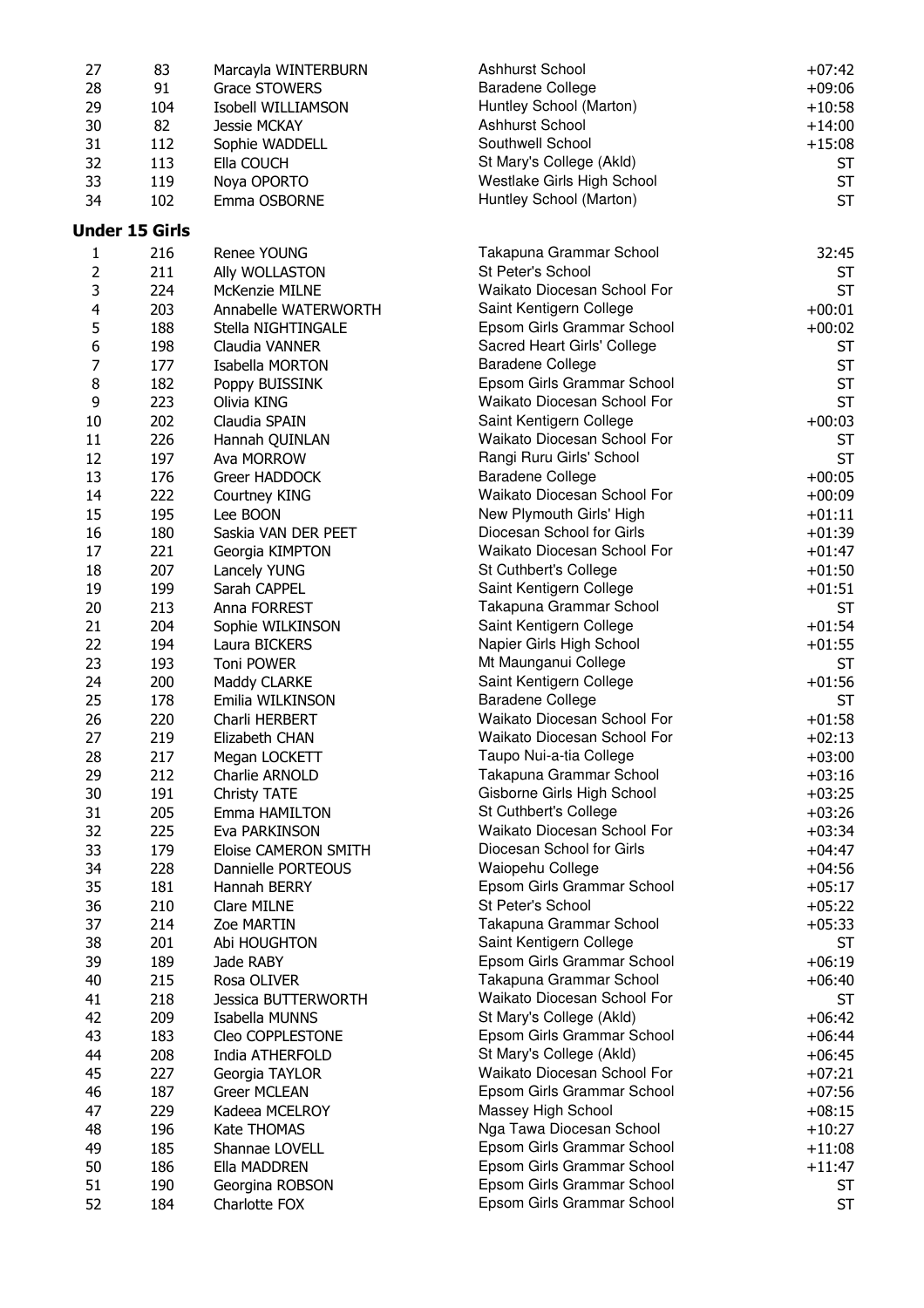| <b>Place</b><br><b>Race No</b><br><b>Name</b><br><b>Team</b><br><b>Under 13 Boys</b><br>51<br><b>Palmerston North</b><br><b>Adam FRANCIS</b><br>1<br>67<br>2<br>Dossor FREDDIE<br>Scots College<br>3<br>76<br>St Peter's College (Akld)<br>Jack SLOAN<br><b>Palmerston North</b><br>53<br>4<br>Ben IRVINE<br><b>Palmerston North</b><br>5<br>48<br>Dra's CALDWELL<br>Saint Kentigern College<br>6<br>64<br>Ben CONNELL<br><b>Palmerston North</b><br>7<br>57<br>Chenuka RAJAPAKSE<br>Huntley School (Marton)<br>8<br>40<br><b>Curtis HEAPHY</b><br>Southwell School<br>9<br>71<br>Ethan HERBERT<br><b>Belmont Intermediate</b><br>38<br>10<br>Adam LITTLE<br>Remuera Intermediate<br>58<br>11<br><b>Barclay DAN</b><br>12<br>50<br><b>Palmerston North</b><br>Caleb FALKNER<br>13<br>55<br><b>Palmerston North</b><br>Logan MCKINNON<br>44<br>Ben ORR<br>Huntley School (Marton)<br>14<br>15<br>52<br><b>Palmerston North</b><br>James GARDNER<br>47<br>16<br>Koputaroa School<br>Joshua SCHELLKES<br><b>Palmerston North</b><br>54<br>17<br>Fergus LLOYD<br>St Mark's Church School (Mt<br>73<br>18<br>Joshua TURNBULL<br>49<br><b>Palmerston North</b><br>19<br>Ewan COUSINS<br>20<br>56<br><b>Palmerston North</b><br>Samuel PARRY<br>21<br>43<br>Huntley School (Marton)<br>Nathaniel LEASK<br>22<br>77<br>St Peter's School<br>Hamish COLTMAN<br>Scots College<br>23<br>66<br>Murphy FINNEGAN<br>39<br>Hiwinui School<br>24<br>Jacob FENN<br>Huntley School (Marton)<br>25<br>45<br>Angus WALLACE<br>26<br>75<br>St Peter's College (Akld)<br><b>Thomas MULLINS</b><br>Southwell School<br>27<br>70<br>James HAVILL<br>63<br>28<br>Sacred Heart College (Akld)<br><b>Matthew MITCHELL</b><br>29<br>41<br>Huntley School (Marton)<br>Logan HEY<br>42<br>Huntley School (Marton)<br>30<br>Logan HOSKIN<br>65<br>Scots College<br>31<br>Roberston ELLIOT<br>Sacred Heart College (Akld)<br>32<br>60<br>Ethan HUGHES<br>33<br>74<br>St Peter's College (Akld)<br>Joshua DE FRERE<br>Sacred Heart College (Akld)<br>62<br>34<br>Ryan MCGUIRE<br>Sacred Heart College (Akld)<br>35<br>61<br>Finlay JEFFS<br>69<br>Scots College<br>36<br>Mears OLIVER<br>Koputaroa School<br>37<br>46<br>Sam CROAD<br>Remuera Intermediate<br>38<br>59<br>Karl PLESSIUS<br><b>Under 14 Boys</b> |                      |
|--------------------------------------------------------------------------------------------------------------------------------------------------------------------------------------------------------------------------------------------------------------------------------------------------------------------------------------------------------------------------------------------------------------------------------------------------------------------------------------------------------------------------------------------------------------------------------------------------------------------------------------------------------------------------------------------------------------------------------------------------------------------------------------------------------------------------------------------------------------------------------------------------------------------------------------------------------------------------------------------------------------------------------------------------------------------------------------------------------------------------------------------------------------------------------------------------------------------------------------------------------------------------------------------------------------------------------------------------------------------------------------------------------------------------------------------------------------------------------------------------------------------------------------------------------------------------------------------------------------------------------------------------------------------------------------------------------------------------------------------------------------------------------------------------------------------------------------------------------------------------------------------------------------------------------------------------------------------------------------------------------------------------------------------------------------------------------------------------------------------------------------------------------------------------------------------------------------------------------------------------------------------------------|----------------------|
|                                                                                                                                                                                                                                                                                                                                                                                                                                                                                                                                                                                                                                                                                                                                                                                                                                                                                                                                                                                                                                                                                                                                                                                                                                                                                                                                                                                                                                                                                                                                                                                                                                                                                                                                                                                                                                                                                                                                                                                                                                                                                                                                                                                                                                                                                | <b>Time</b>          |
|                                                                                                                                                                                                                                                                                                                                                                                                                                                                                                                                                                                                                                                                                                                                                                                                                                                                                                                                                                                                                                                                                                                                                                                                                                                                                                                                                                                                                                                                                                                                                                                                                                                                                                                                                                                                                                                                                                                                                                                                                                                                                                                                                                                                                                                                                |                      |
|                                                                                                                                                                                                                                                                                                                                                                                                                                                                                                                                                                                                                                                                                                                                                                                                                                                                                                                                                                                                                                                                                                                                                                                                                                                                                                                                                                                                                                                                                                                                                                                                                                                                                                                                                                                                                                                                                                                                                                                                                                                                                                                                                                                                                                                                                | 36:38                |
|                                                                                                                                                                                                                                                                                                                                                                                                                                                                                                                                                                                                                                                                                                                                                                                                                                                                                                                                                                                                                                                                                                                                                                                                                                                                                                                                                                                                                                                                                                                                                                                                                                                                                                                                                                                                                                                                                                                                                                                                                                                                                                                                                                                                                                                                                | $+00:18$             |
|                                                                                                                                                                                                                                                                                                                                                                                                                                                                                                                                                                                                                                                                                                                                                                                                                                                                                                                                                                                                                                                                                                                                                                                                                                                                                                                                                                                                                                                                                                                                                                                                                                                                                                                                                                                                                                                                                                                                                                                                                                                                                                                                                                                                                                                                                | <b>ST</b>            |
|                                                                                                                                                                                                                                                                                                                                                                                                                                                                                                                                                                                                                                                                                                                                                                                                                                                                                                                                                                                                                                                                                                                                                                                                                                                                                                                                                                                                                                                                                                                                                                                                                                                                                                                                                                                                                                                                                                                                                                                                                                                                                                                                                                                                                                                                                | <b>ST</b>            |
|                                                                                                                                                                                                                                                                                                                                                                                                                                                                                                                                                                                                                                                                                                                                                                                                                                                                                                                                                                                                                                                                                                                                                                                                                                                                                                                                                                                                                                                                                                                                                                                                                                                                                                                                                                                                                                                                                                                                                                                                                                                                                                                                                                                                                                                                                | $+00:19$             |
|                                                                                                                                                                                                                                                                                                                                                                                                                                                                                                                                                                                                                                                                                                                                                                                                                                                                                                                                                                                                                                                                                                                                                                                                                                                                                                                                                                                                                                                                                                                                                                                                                                                                                                                                                                                                                                                                                                                                                                                                                                                                                                                                                                                                                                                                                | <b>ST</b>            |
|                                                                                                                                                                                                                                                                                                                                                                                                                                                                                                                                                                                                                                                                                                                                                                                                                                                                                                                                                                                                                                                                                                                                                                                                                                                                                                                                                                                                                                                                                                                                                                                                                                                                                                                                                                                                                                                                                                                                                                                                                                                                                                                                                                                                                                                                                | $+00:21$             |
|                                                                                                                                                                                                                                                                                                                                                                                                                                                                                                                                                                                                                                                                                                                                                                                                                                                                                                                                                                                                                                                                                                                                                                                                                                                                                                                                                                                                                                                                                                                                                                                                                                                                                                                                                                                                                                                                                                                                                                                                                                                                                                                                                                                                                                                                                | <b>ST</b>            |
|                                                                                                                                                                                                                                                                                                                                                                                                                                                                                                                                                                                                                                                                                                                                                                                                                                                                                                                                                                                                                                                                                                                                                                                                                                                                                                                                                                                                                                                                                                                                                                                                                                                                                                                                                                                                                                                                                                                                                                                                                                                                                                                                                                                                                                                                                | <b>ST</b>            |
|                                                                                                                                                                                                                                                                                                                                                                                                                                                                                                                                                                                                                                                                                                                                                                                                                                                                                                                                                                                                                                                                                                                                                                                                                                                                                                                                                                                                                                                                                                                                                                                                                                                                                                                                                                                                                                                                                                                                                                                                                                                                                                                                                                                                                                                                                | $+00:22$             |
|                                                                                                                                                                                                                                                                                                                                                                                                                                                                                                                                                                                                                                                                                                                                                                                                                                                                                                                                                                                                                                                                                                                                                                                                                                                                                                                                                                                                                                                                                                                                                                                                                                                                                                                                                                                                                                                                                                                                                                                                                                                                                                                                                                                                                                                                                | <b>ST</b>            |
|                                                                                                                                                                                                                                                                                                                                                                                                                                                                                                                                                                                                                                                                                                                                                                                                                                                                                                                                                                                                                                                                                                                                                                                                                                                                                                                                                                                                                                                                                                                                                                                                                                                                                                                                                                                                                                                                                                                                                                                                                                                                                                                                                                                                                                                                                | $+00:24$             |
|                                                                                                                                                                                                                                                                                                                                                                                                                                                                                                                                                                                                                                                                                                                                                                                                                                                                                                                                                                                                                                                                                                                                                                                                                                                                                                                                                                                                                                                                                                                                                                                                                                                                                                                                                                                                                                                                                                                                                                                                                                                                                                                                                                                                                                                                                | <b>ST</b>            |
|                                                                                                                                                                                                                                                                                                                                                                                                                                                                                                                                                                                                                                                                                                                                                                                                                                                                                                                                                                                                                                                                                                                                                                                                                                                                                                                                                                                                                                                                                                                                                                                                                                                                                                                                                                                                                                                                                                                                                                                                                                                                                                                                                                                                                                                                                | <b>ST</b>            |
|                                                                                                                                                                                                                                                                                                                                                                                                                                                                                                                                                                                                                                                                                                                                                                                                                                                                                                                                                                                                                                                                                                                                                                                                                                                                                                                                                                                                                                                                                                                                                                                                                                                                                                                                                                                                                                                                                                                                                                                                                                                                                                                                                                                                                                                                                | $+00:28$             |
|                                                                                                                                                                                                                                                                                                                                                                                                                                                                                                                                                                                                                                                                                                                                                                                                                                                                                                                                                                                                                                                                                                                                                                                                                                                                                                                                                                                                                                                                                                                                                                                                                                                                                                                                                                                                                                                                                                                                                                                                                                                                                                                                                                                                                                                                                | $+00:29$<br>$+00:41$ |
|                                                                                                                                                                                                                                                                                                                                                                                                                                                                                                                                                                                                                                                                                                                                                                                                                                                                                                                                                                                                                                                                                                                                                                                                                                                                                                                                                                                                                                                                                                                                                                                                                                                                                                                                                                                                                                                                                                                                                                                                                                                                                                                                                                                                                                                                                | $+00:54$             |
|                                                                                                                                                                                                                                                                                                                                                                                                                                                                                                                                                                                                                                                                                                                                                                                                                                                                                                                                                                                                                                                                                                                                                                                                                                                                                                                                                                                                                                                                                                                                                                                                                                                                                                                                                                                                                                                                                                                                                                                                                                                                                                                                                                                                                                                                                | $+01:30$             |
|                                                                                                                                                                                                                                                                                                                                                                                                                                                                                                                                                                                                                                                                                                                                                                                                                                                                                                                                                                                                                                                                                                                                                                                                                                                                                                                                                                                                                                                                                                                                                                                                                                                                                                                                                                                                                                                                                                                                                                                                                                                                                                                                                                                                                                                                                | $+02:21$             |
|                                                                                                                                                                                                                                                                                                                                                                                                                                                                                                                                                                                                                                                                                                                                                                                                                                                                                                                                                                                                                                                                                                                                                                                                                                                                                                                                                                                                                                                                                                                                                                                                                                                                                                                                                                                                                                                                                                                                                                                                                                                                                                                                                                                                                                                                                | $+02:31$             |
|                                                                                                                                                                                                                                                                                                                                                                                                                                                                                                                                                                                                                                                                                                                                                                                                                                                                                                                                                                                                                                                                                                                                                                                                                                                                                                                                                                                                                                                                                                                                                                                                                                                                                                                                                                                                                                                                                                                                                                                                                                                                                                                                                                                                                                                                                | $+02:40$             |
|                                                                                                                                                                                                                                                                                                                                                                                                                                                                                                                                                                                                                                                                                                                                                                                                                                                                                                                                                                                                                                                                                                                                                                                                                                                                                                                                                                                                                                                                                                                                                                                                                                                                                                                                                                                                                                                                                                                                                                                                                                                                                                                                                                                                                                                                                | $+03:21$             |
|                                                                                                                                                                                                                                                                                                                                                                                                                                                                                                                                                                                                                                                                                                                                                                                                                                                                                                                                                                                                                                                                                                                                                                                                                                                                                                                                                                                                                                                                                                                                                                                                                                                                                                                                                                                                                                                                                                                                                                                                                                                                                                                                                                                                                                                                                | $+04:13$             |
|                                                                                                                                                                                                                                                                                                                                                                                                                                                                                                                                                                                                                                                                                                                                                                                                                                                                                                                                                                                                                                                                                                                                                                                                                                                                                                                                                                                                                                                                                                                                                                                                                                                                                                                                                                                                                                                                                                                                                                                                                                                                                                                                                                                                                                                                                | $+04:58$             |
|                                                                                                                                                                                                                                                                                                                                                                                                                                                                                                                                                                                                                                                                                                                                                                                                                                                                                                                                                                                                                                                                                                                                                                                                                                                                                                                                                                                                                                                                                                                                                                                                                                                                                                                                                                                                                                                                                                                                                                                                                                                                                                                                                                                                                                                                                | $+05:12$             |
|                                                                                                                                                                                                                                                                                                                                                                                                                                                                                                                                                                                                                                                                                                                                                                                                                                                                                                                                                                                                                                                                                                                                                                                                                                                                                                                                                                                                                                                                                                                                                                                                                                                                                                                                                                                                                                                                                                                                                                                                                                                                                                                                                                                                                                                                                | $+05:14$             |
|                                                                                                                                                                                                                                                                                                                                                                                                                                                                                                                                                                                                                                                                                                                                                                                                                                                                                                                                                                                                                                                                                                                                                                                                                                                                                                                                                                                                                                                                                                                                                                                                                                                                                                                                                                                                                                                                                                                                                                                                                                                                                                                                                                                                                                                                                | <b>ST</b>            |
|                                                                                                                                                                                                                                                                                                                                                                                                                                                                                                                                                                                                                                                                                                                                                                                                                                                                                                                                                                                                                                                                                                                                                                                                                                                                                                                                                                                                                                                                                                                                                                                                                                                                                                                                                                                                                                                                                                                                                                                                                                                                                                                                                                                                                                                                                | $+05:28$             |
|                                                                                                                                                                                                                                                                                                                                                                                                                                                                                                                                                                                                                                                                                                                                                                                                                                                                                                                                                                                                                                                                                                                                                                                                                                                                                                                                                                                                                                                                                                                                                                                                                                                                                                                                                                                                                                                                                                                                                                                                                                                                                                                                                                                                                                                                                | $+05:30$             |
|                                                                                                                                                                                                                                                                                                                                                                                                                                                                                                                                                                                                                                                                                                                                                                                                                                                                                                                                                                                                                                                                                                                                                                                                                                                                                                                                                                                                                                                                                                                                                                                                                                                                                                                                                                                                                                                                                                                                                                                                                                                                                                                                                                                                                                                                                | $+06:11$             |
|                                                                                                                                                                                                                                                                                                                                                                                                                                                                                                                                                                                                                                                                                                                                                                                                                                                                                                                                                                                                                                                                                                                                                                                                                                                                                                                                                                                                                                                                                                                                                                                                                                                                                                                                                                                                                                                                                                                                                                                                                                                                                                                                                                                                                                                                                | $+07:19$             |
|                                                                                                                                                                                                                                                                                                                                                                                                                                                                                                                                                                                                                                                                                                                                                                                                                                                                                                                                                                                                                                                                                                                                                                                                                                                                                                                                                                                                                                                                                                                                                                                                                                                                                                                                                                                                                                                                                                                                                                                                                                                                                                                                                                                                                                                                                | $+07:20$             |
|                                                                                                                                                                                                                                                                                                                                                                                                                                                                                                                                                                                                                                                                                                                                                                                                                                                                                                                                                                                                                                                                                                                                                                                                                                                                                                                                                                                                                                                                                                                                                                                                                                                                                                                                                                                                                                                                                                                                                                                                                                                                                                                                                                                                                                                                                | $+07:23$             |
|                                                                                                                                                                                                                                                                                                                                                                                                                                                                                                                                                                                                                                                                                                                                                                                                                                                                                                                                                                                                                                                                                                                                                                                                                                                                                                                                                                                                                                                                                                                                                                                                                                                                                                                                                                                                                                                                                                                                                                                                                                                                                                                                                                                                                                                                                | $+07:30$             |
|                                                                                                                                                                                                                                                                                                                                                                                                                                                                                                                                                                                                                                                                                                                                                                                                                                                                                                                                                                                                                                                                                                                                                                                                                                                                                                                                                                                                                                                                                                                                                                                                                                                                                                                                                                                                                                                                                                                                                                                                                                                                                                                                                                                                                                                                                | $+08:42$             |
|                                                                                                                                                                                                                                                                                                                                                                                                                                                                                                                                                                                                                                                                                                                                                                                                                                                                                                                                                                                                                                                                                                                                                                                                                                                                                                                                                                                                                                                                                                                                                                                                                                                                                                                                                                                                                                                                                                                                                                                                                                                                                                                                                                                                                                                                                | $+08:49$             |
|                                                                                                                                                                                                                                                                                                                                                                                                                                                                                                                                                                                                                                                                                                                                                                                                                                                                                                                                                                                                                                                                                                                                                                                                                                                                                                                                                                                                                                                                                                                                                                                                                                                                                                                                                                                                                                                                                                                                                                                                                                                                                                                                                                                                                                                                                | $+09:07$             |
|                                                                                                                                                                                                                                                                                                                                                                                                                                                                                                                                                                                                                                                                                                                                                                                                                                                                                                                                                                                                                                                                                                                                                                                                                                                                                                                                                                                                                                                                                                                                                                                                                                                                                                                                                                                                                                                                                                                                                                                                                                                                                                                                                                                                                                                                                |                      |
| Takapuna Grammar School<br>165<br><b>Nick BOWEN</b><br>1                                                                                                                                                                                                                                                                                                                                                                                                                                                                                                                                                                                                                                                                                                                                                                                                                                                                                                                                                                                                                                                                                                                                                                                                                                                                                                                                                                                                                                                                                                                                                                                                                                                                                                                                                                                                                                                                                                                                                                                                                                                                                                                                                                                                                       | 34:41                |
| 2<br>St Peter's College (Akld)<br>159<br>Aidan MERRICK                                                                                                                                                                                                                                                                                                                                                                                                                                                                                                                                                                                                                                                                                                                                                                                                                                                                                                                                                                                                                                                                                                                                                                                                                                                                                                                                                                                                                                                                                                                                                                                                                                                                                                                                                                                                                                                                                                                                                                                                                                                                                                                                                                                                                         | $+00:01$             |
| 3<br>New Plymouth Boys' High<br>139<br>Lewis PARK                                                                                                                                                                                                                                                                                                                                                                                                                                                                                                                                                                                                                                                                                                                                                                                                                                                                                                                                                                                                                                                                                                                                                                                                                                                                                                                                                                                                                                                                                                                                                                                                                                                                                                                                                                                                                                                                                                                                                                                                                                                                                                                                                                                                                              | ST                   |
| <b>Auckland Grammar School</b><br>4<br>127<br>Oliver GRAVE                                                                                                                                                                                                                                                                                                                                                                                                                                                                                                                                                                                                                                                                                                                                                                                                                                                                                                                                                                                                                                                                                                                                                                                                                                                                                                                                                                                                                                                                                                                                                                                                                                                                                                                                                                                                                                                                                                                                                                                                                                                                                                                                                                                                                     | <b>ST</b>            |
| Cambridge High School<br>5<br>132<br>Liam SIMMONDS                                                                                                                                                                                                                                                                                                                                                                                                                                                                                                                                                                                                                                                                                                                                                                                                                                                                                                                                                                                                                                                                                                                                                                                                                                                                                                                                                                                                                                                                                                                                                                                                                                                                                                                                                                                                                                                                                                                                                                                                                                                                                                                                                                                                                             | <b>ST</b>            |
| Sacred Heart College (Akld)<br>6<br>148<br><b>Ben VERHAAREN</b>                                                                                                                                                                                                                                                                                                                                                                                                                                                                                                                                                                                                                                                                                                                                                                                                                                                                                                                                                                                                                                                                                                                                                                                                                                                                                                                                                                                                                                                                                                                                                                                                                                                                                                                                                                                                                                                                                                                                                                                                                                                                                                                                                                                                                | $+00:02$             |
| 7<br>Havelock North Intermediate<br>135<br>Max WILLIAMS                                                                                                                                                                                                                                                                                                                                                                                                                                                                                                                                                                                                                                                                                                                                                                                                                                                                                                                                                                                                                                                                                                                                                                                                                                                                                                                                                                                                                                                                                                                                                                                                                                                                                                                                                                                                                                                                                                                                                                                                                                                                                                                                                                                                                        | ST                   |
| 8<br>170<br>Wanganui Collegiate<br>Kyle HOSKIN                                                                                                                                                                                                                                                                                                                                                                                                                                                                                                                                                                                                                                                                                                                                                                                                                                                                                                                                                                                                                                                                                                                                                                                                                                                                                                                                                                                                                                                                                                                                                                                                                                                                                                                                                                                                                                                                                                                                                                                                                                                                                                                                                                                                                                 | <b>ST</b>            |
| 9<br><b>Auckland Grammar School</b><br>129<br>Jordan RYAN-KIDD                                                                                                                                                                                                                                                                                                                                                                                                                                                                                                                                                                                                                                                                                                                                                                                                                                                                                                                                                                                                                                                                                                                                                                                                                                                                                                                                                                                                                                                                                                                                                                                                                                                                                                                                                                                                                                                                                                                                                                                                                                                                                                                                                                                                                 | $+00:03$             |
| <b>Palmerston North</b><br>10<br>143<br>Sam RUSSELL                                                                                                                                                                                                                                                                                                                                                                                                                                                                                                                                                                                                                                                                                                                                                                                                                                                                                                                                                                                                                                                                                                                                                                                                                                                                                                                                                                                                                                                                                                                                                                                                                                                                                                                                                                                                                                                                                                                                                                                                                                                                                                                                                                                                                            | ST                   |
| 11<br>147<br>Liam REGAN<br>Sacred Heart College (Akld)                                                                                                                                                                                                                                                                                                                                                                                                                                                                                                                                                                                                                                                                                                                                                                                                                                                                                                                                                                                                                                                                                                                                                                                                                                                                                                                                                                                                                                                                                                                                                                                                                                                                                                                                                                                                                                                                                                                                                                                                                                                                                                                                                                                                                         | <b>ST</b>            |
| 12<br>138<br>Hunter DEAVOLL<br>Kings College                                                                                                                                                                                                                                                                                                                                                                                                                                                                                                                                                                                                                                                                                                                                                                                                                                                                                                                                                                                                                                                                                                                                                                                                                                                                                                                                                                                                                                                                                                                                                                                                                                                                                                                                                                                                                                                                                                                                                                                                                                                                                                                                                                                                                                   | <b>ST</b>            |
| Christchurch Boys High<br>13<br>133<br>Liam BUNTING                                                                                                                                                                                                                                                                                                                                                                                                                                                                                                                                                                                                                                                                                                                                                                                                                                                                                                                                                                                                                                                                                                                                                                                                                                                                                                                                                                                                                                                                                                                                                                                                                                                                                                                                                                                                                                                                                                                                                                                                                                                                                                                                                                                                                            | $+00:04$             |
| <b>Scots College</b><br>14<br>151<br>Joshua GOODGER                                                                                                                                                                                                                                                                                                                                                                                                                                                                                                                                                                                                                                                                                                                                                                                                                                                                                                                                                                                                                                                                                                                                                                                                                                                                                                                                                                                                                                                                                                                                                                                                                                                                                                                                                                                                                                                                                                                                                                                                                                                                                                                                                                                                                            | <b>ST</b>            |
| <b>Auckland Grammar School</b><br>128<br>15<br>Joshua POTMAN                                                                                                                                                                                                                                                                                                                                                                                                                                                                                                                                                                                                                                                                                                                                                                                                                                                                                                                                                                                                                                                                                                                                                                                                                                                                                                                                                                                                                                                                                                                                                                                                                                                                                                                                                                                                                                                                                                                                                                                                                                                                                                                                                                                                                   | $+00:05$             |
| Remuera Intermediate<br>16<br>144<br><b>Foster JENSEN</b>                                                                                                                                                                                                                                                                                                                                                                                                                                                                                                                                                                                                                                                                                                                                                                                                                                                                                                                                                                                                                                                                                                                                                                                                                                                                                                                                                                                                                                                                                                                                                                                                                                                                                                                                                                                                                                                                                                                                                                                                                                                                                                                                                                                                                      | ST                   |
| Sacred Heart College (Akld)<br>17<br>146<br>Andrew MATTHEWS                                                                                                                                                                                                                                                                                                                                                                                                                                                                                                                                                                                                                                                                                                                                                                                                                                                                                                                                                                                                                                                                                                                                                                                                                                                                                                                                                                                                                                                                                                                                                                                                                                                                                                                                                                                                                                                                                                                                                                                                                                                                                                                                                                                                                    | ST                   |
| Saint Kentigern College<br>18<br>150<br>Campbell JORDAN                                                                                                                                                                                                                                                                                                                                                                                                                                                                                                                                                                                                                                                                                                                                                                                                                                                                                                                                                                                                                                                                                                                                                                                                                                                                                                                                                                                                                                                                                                                                                                                                                                                                                                                                                                                                                                                                                                                                                                                                                                                                                                                                                                                                                        | <b>ST</b>            |
| 161<br>St Peter's College (Akld)<br>19<br>Reuben WEBSTER<br>Ashhurst School<br>20<br>124<br>Taine ATA                                                                                                                                                                                                                                                                                                                                                                                                                                                                                                                                                                                                                                                                                                                                                                                                                                                                                                                                                                                                                                                                                                                                                                                                                                                                                                                                                                                                                                                                                                                                                                                                                                                                                                                                                                                                                                                                                                                                                                                                                                                                                                                                                                          | $+00:07$<br>ST       |
| Scots College<br>21<br>152<br>ROBIN LEVERINGTON                                                                                                                                                                                                                                                                                                                                                                                                                                                                                                                                                                                                                                                                                                                                                                                                                                                                                                                                                                                                                                                                                                                                                                                                                                                                                                                                                                                                                                                                                                                                                                                                                                                                                                                                                                                                                                                                                                                                                                                                                                                                                                                                                                                                                                | $+00:09$             |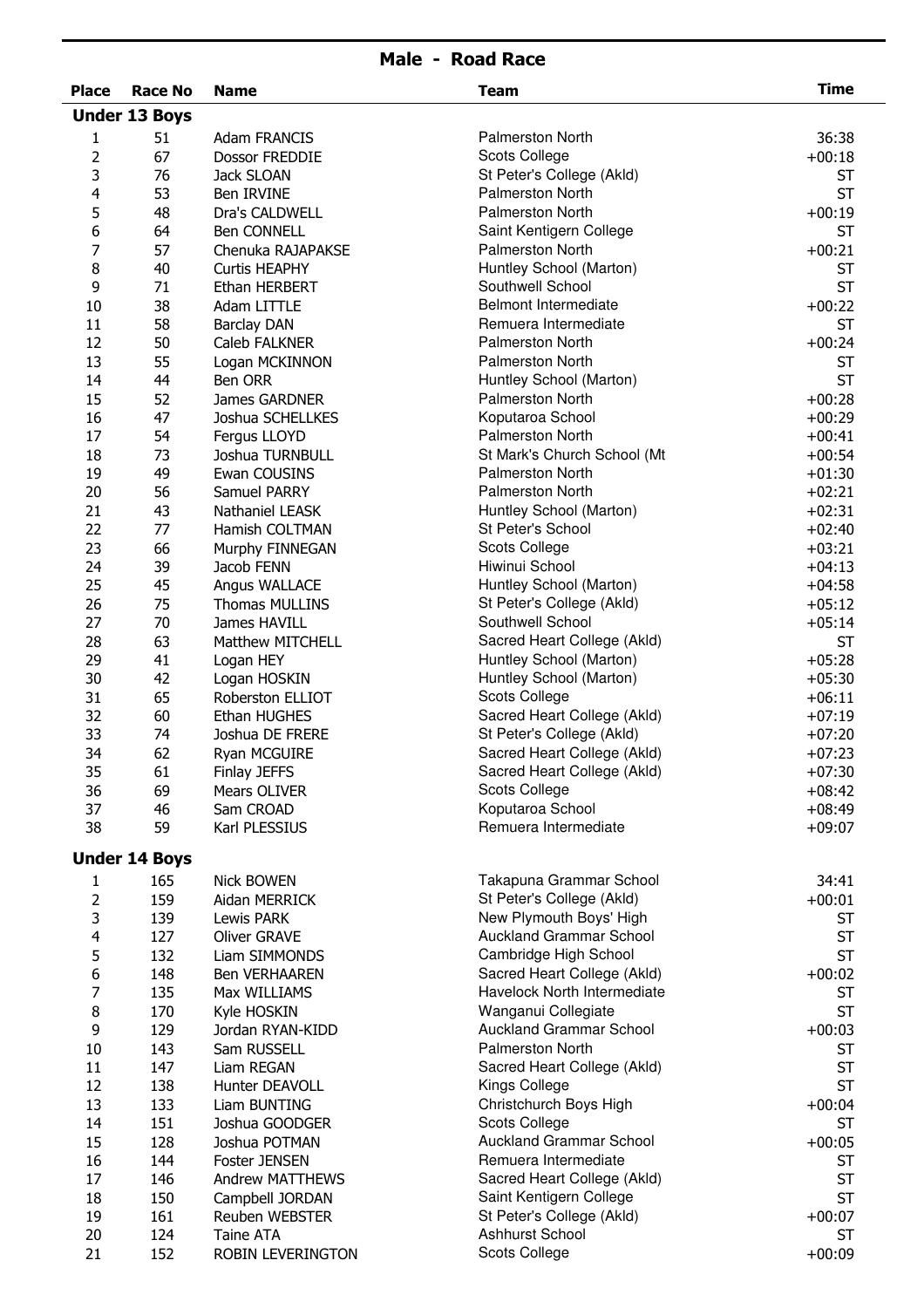| 22                      | 141             | Michael RICHMOND                     | Palmerston North Boys High                           | $+00:11$               |
|-------------------------|-----------------|--------------------------------------|------------------------------------------------------|------------------------|
| 23                      | 125             | Matthew COOPER                       | Ashhurst School                                      | $+00:23$               |
| 24                      | 136             | Aiden JONES                          | Huntley School (Marton)                              | $+00:44$               |
| 25                      | 166             | <b>Tim LAMBERS</b>                   | Takapuna Grammar School                              | $+00:51$               |
| 26                      | 171             | Samuel TURNER-O'KEEFFE               | Westlake Boys High School                            | ST                     |
| 27                      | 153             | Henry TATE                           | Scots College                                        | $+01:23$               |
| 28                      | 140             | Nathan GREENWOOD                     | Palmerston North Boys High                           | $+01:33$               |
| 29                      | 167             | Oliver SKILTON                       | Takapuna Grammar School                              | ST                     |
| 30                      | 134             | <b>Jack FANTHAM</b>                  | Christchurch Boys High                               | $+01:46$               |
| 31                      | 157             | Lauchlan BROWN                       | St Peter's College (Akld)                            | $+01:58$               |
| 32                      | 156             | Lucas MURPHY                         | Southwell School                                     | $+02:01$               |
| 33                      | 149             | Caleb ATKINSON                       | Saint Kentigern College                              | $+03:06$               |
| 34                      | 137             | <b>Blain QUINN</b>                   | Huntley School (Marton)                              | $+03:08$               |
| 35                      | 169             | Hamish WOOD                          | Wanganui City College                                | $+03:12$               |
| 36                      | 168             | Campbell BROWNE                      | Tauranga Boys' College                               | <b>ST</b>              |
| 37                      | 162             | Pearse GATLEY                        | St Peter's School                                    | $+03:36$               |
| 38                      | 142             | Tom GREIG                            | <b>Palmerston North</b>                              | $+03:44$               |
| 39                      | 145             | Sam BEUTH                            | Sacred Heart College (Akld)                          | $+03:45$               |
| 40                      | 154             | Luca VERTONGEN                       | Scots College                                        | $+04:00$               |
| 41                      | 160             | Luke RANSLEY                         | St Peter's College (Akld)                            | $+04:06$               |
| 42                      | 155             | Lachlan COLEMAN                      | Southwell School<br>St Peter's School                | $+05:14$               |
| 43                      | 163             | Jamal ROBERTON                       |                                                      | $+05:18$               |
| 44                      | 131             | Matthew GOSLING                      | Cambridge High School<br>St Peter's School           | $+09:00$               |
| 45<br>46                | 164<br>158      | Luca SMYTHE<br>Maxim MACKENZIE-BOWIE | St Peter's College (Akld)                            | $+09:59$<br>$+10:33$   |
|                         |                 |                                      |                                                      |                        |
|                         | Under 15 Boys A |                                      |                                                      |                        |
| $\mathbf{1}$            | 241             | Kiaan WATTS                          | Hamilton Boys High School                            | 28:55                  |
| $\overline{2}$          | 263             | Dylan MCCULLOGH                      | Saint Kentigern College                              | <b>ST</b>              |
| 3                       | 275             | Brenden BEYER                        | Takapuna Grammar School                              | $+00:20$               |
| $\overline{\mathbf{4}}$ | 261             | Jacob HANNAN                         | Saint Kentigern College                              | $+00:21$               |
| 5                       | 234             | Simon ROBERTS                        | <b>Auckland Grammar School</b>                       | <b>ST</b>              |
| 6                       | 246             | George PINKER                        | Macleans College                                     | <b>ST</b>              |
| $\overline{7}$          | 255             | Fergus WASHINGTON-SMITH              | Palmerston North Boys High                           | <b>ST</b>              |
| $\,8\,$                 | 247             | Muller WILHELM                       | Macleans College                                     | <b>ST</b>              |
| 9                       | 248             | Angus CLAASEN                        | Palmerston North Boys High                           | $+00:22$               |
| 10                      | 283             | Jack EDWARDS                         | Taupo Nui-a-tia College                              | <b>ST</b>              |
| 11                      | 270             | Alexander ARNOLD                     | St Peter's College (Akld)                            | <b>ST</b>              |
| 12                      | 236             | Alex WILLIAMS                        | <b>Auckland Grammar School</b>                       | $+00:23$               |
| 13                      | 279             | <b>Nick LITTLE</b>                   | Takapuna Grammar School                              | <b>ST</b>              |
| 14                      | 264             | Callum WALSH                         | Saint Kentigern College<br>St Peter's College (Akld) | <b>ST</b>              |
| 15                      | 273             | Maxi YEATMAN-BIGGS                   |                                                      | <b>ST</b>              |
| 16<br>17                | 280<br>240      | Noah STOTT                           | Takapuna Grammar School<br>Hamilton Boys High School | <b>ST</b>              |
| 18                      | 282             | Drew CHRISTENSEN                     | Takapuna Grammar School                              | $+00:24$               |
| 19                      | 268             | Xander WHITE<br>Finn SHERLOCK        | Scots College                                        | <b>ST</b><br><b>ST</b> |
| 20                      | 267             | Louis HODGKINSON                     | Scots College                                        | $+00:25$               |
| 21                      | 285             | Reuben THOMPSON                      | Wakatipu High School                                 | <b>ST</b>              |
| 22                      | 242             | Jono WILLIAMS                        | Havelock North High School                           | $+00:27$               |
| 23                      | 290             | Lachlan DICKSON                      | <b>Auckland Grammar School</b>                       | $+00:30$               |
| 24                      | 251             | Keegan LEASK                         | Palmerston North Boys High                           | $+00:34$               |
| 25                      | 253             | Max TAYLOR                           | Palmerston North Boys High                           | <b>ST</b>              |
| 26                      | 256             | Albert STANLEY                       | Rongotai College                                     | $+00:36$               |
| 27                      | 271             | Thomas MACKENZIE-BOWIE               | St Peter's College (Akld)                            | <b>ST</b>              |
| 28                      | 274             | <b>Archie MARTIN</b>                 | St Peter's School                                    | $+00:52$               |
| 29                      | 291             | <b>Cameron MANLEY</b>                | Saint Kentigern College                              | $+01:13$               |
| 30                      | 239             | Samuel MEDLICOTT                     | Christchurch Boys High                               | $+01:47$               |
| 31                      | 235             | Christian RUSH                       | <b>Auckland Grammar School</b>                       | $+02:29$               |
| 32                      | 237             | Josh LANE                            | Cambridge High School                                | $+02:31$               |
| 33                      | 244             | <b>Nick FERGUSON</b>                 | Kings College                                        | $+02:39$               |
| 34                      | 278             | Luke LEONARD                         | Takapuna Grammar School                              | <b>ST</b>              |
| 35                      | 266             | Callum HANCOCK                       | Scots College                                        | $+02:40$               |
| 36                      | 281             | Sam UPTON                            | Takapuna Grammar School                              | $+02:41$               |
| 37                      | 259             | Otis ABBOTT                          | Saint Kentigern College                              | $+02:44$               |
| 38                      | 289             | Griffyn SPENCER                      | Christchurch Boys High                               | $+03:31$               |
|                         |                 |                                      |                                                      |                        |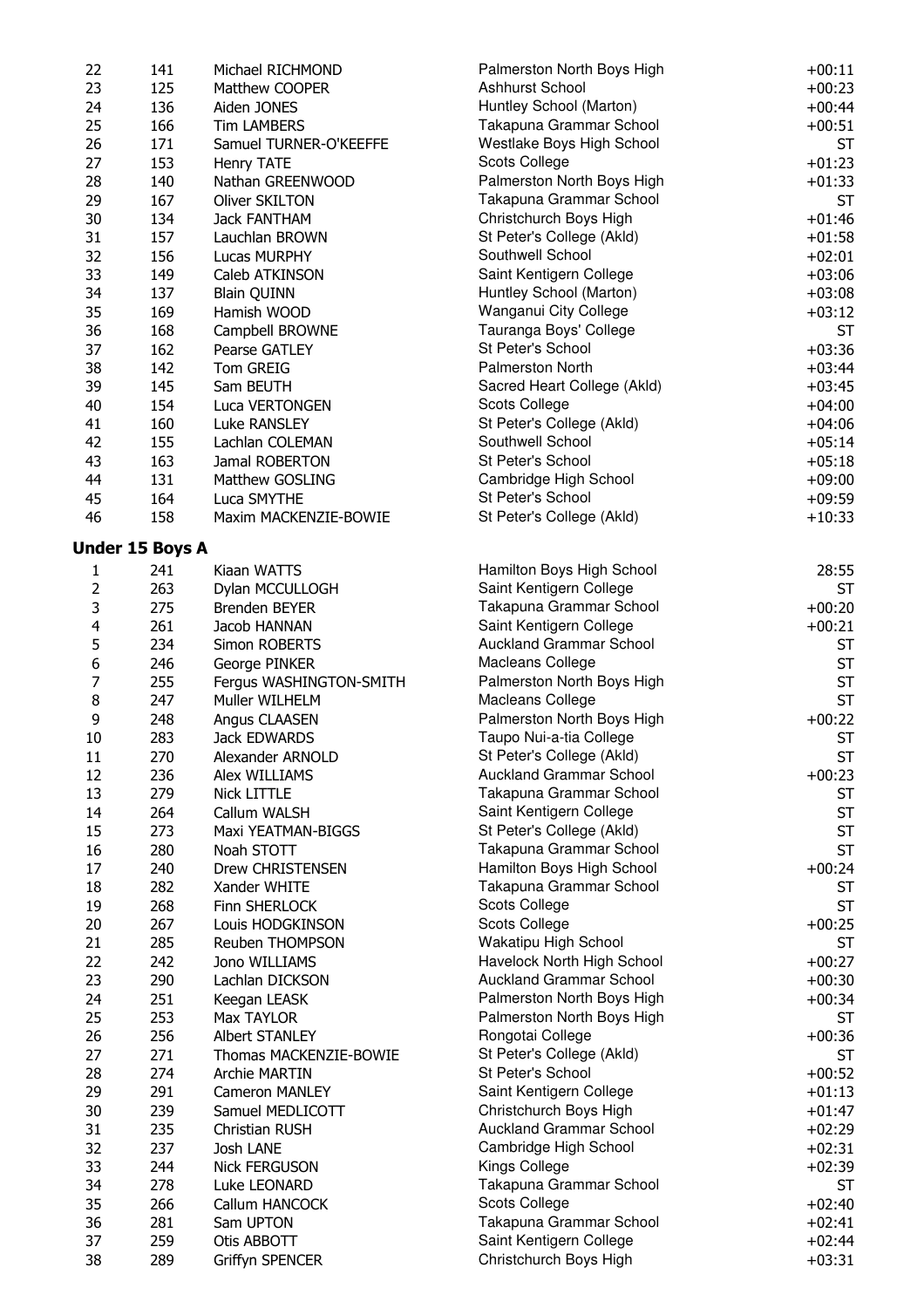| 39                      | 277             | Callum ERSKINE           | Takapuna Grammar School        | $+03:32$   |
|-------------------------|-----------------|--------------------------|--------------------------------|------------|
| 40                      | 265             | <b>SCOTT FERGUS</b>      | <b>Scots College</b>           | $+03:57$   |
| 41                      | 245             | Braden JERRAM            | Kings College                  | $+04:04$   |
| 42                      | 286             | Ewart BOWER              | Westlake Boys High School      | $+04:10$   |
| 43                      | 288             | <b>Nick THOMAS</b>       | Westlake Boys High School      | $+04:11$   |
| 44                      | 276             | Patrick CALVER           | Takapuna Grammar School        | $+04:24$   |
| 45                      | 258             | Benjamin GARDNER         | Sacred Heart College (Akld)    | $+04:33$   |
| 46                      | 262             | Michael LINDSAY          | Saint Kentigern College        | <b>ST</b>  |
| 47                      | 260             | Zachary CANTELL-ROBERTS  | Saint Kentigern College        | $+04:34$   |
| 48                      | 252             | Luke SCOTT               | Palmerston North Boys High     | $+05:38$   |
| 49                      | 269             | Jack DEANE               | St Paul's Collegiate           | <b>ST</b>  |
| 50                      | 249             | Max COUSINS              | Palmerston North Boys High     | $+08:37$   |
| 51                      | 254             | <b>Nick TUCK</b>         | Palmerston North Boys High     | $+08:48$   |
| 52                      | 250             | Ethan CRAINE             | Palmerston North Boys High     | $+12:46$   |
|                         | 243             | James ARCHIBALD          | Kings College                  | <b>DNF</b> |
|                         | Under 15 Boys B |                          |                                |            |
| 1                       | 309             | <b>Jack FEATHERSTONE</b> | Takapuna Grammar School        | 33:26      |
| $\overline{2}$          | 302             | Josh RIVETT              | Christchurch Boys High         | $+00:02$   |
| 3                       | 316             | James LAVELLE            | Westlake Boys High School      | $+00:03$   |
| $\overline{\mathbf{4}}$ | 310             | <b>Jake SAUSSEY</b>      | Takapuna Grammar School        | ST         |
| 5                       | 287             | Daniel MADDREN           | Westlake Boys High School      | <b>ST</b>  |
| 6                       | 294             | Alex FOGELBERG           | <b>Auckland Grammar School</b> | <b>ST</b>  |
| $\overline{7}$          | 293             | Barnaby CLEGG-SHAW       | <b>Auckland Grammar School</b> | <b>ST</b>  |
| 8                       | 311             | Max SHEEHY               | Takapuna Grammar School        | $+00:04$   |
| 9                       | 298             | Adam MATHESON            | <b>Auckland Grammar School</b> | $+00:05$   |
| 10                      | 297             | Christophe KERBY         | <b>Auckland Grammar School</b> | $+00:06$   |
| 11                      | 305             | Andrej FUSCIC            | Macleans College               | $+00:11$   |
| 12                      | 303             | Ollie DUNSHEA            | Kings College                  | $+00:17$   |
| 13                      | 272             | <b>Elliott MARSHALL</b>  | St Peter's College (Akld)      | $+00:18$   |
| 14                      | 300             | <b>Oliver SPEIRS</b>     | <b>Auckland Grammar School</b> | $+00:22$   |
| 15                      | 299             | Luke MATHESON            | <b>Auckland Grammar School</b> | $+00:24$   |
| 16                      | 319             | Devyn SHOWLER            | Westlake Boys High School      | <b>ST</b>  |
| 17                      | 320             | Matthew SUGDEN           | Westlake Boys High School      | $+00:41$   |
| 18                      | 295             | Benjamin GOFFIN          | <b>Auckland Grammar School</b> | $+00:51$   |
| 19                      | 307             | Liam MCGUIRE             | Sacred Heart College (Akld)    | $+01:23$   |
| 20                      | 304             | William THOMPSON         | Kings College                  | $+01:30$   |
| 21                      | 308             | <b>Edward CLARKSON</b>   | St Peter's School              | $+02:38$   |
| 22                      | 301             | Joshua OCOP-COURSEY      | Christchurch Boys High         | $+03:05$   |
| 23                      | 312             | <b>Edward WHITE</b>      | Takapuna Grammar School        | $+03:54$   |
| 24                      | 296             | Benjamin HART            | <b>Auckland Grammar School</b> | $+04:08$   |
| 25                      | 314             | <b>Yungy AHN</b>         | Westlake Boys High School      | $+05:14$   |
| 26                      | 315             | <b>Bradley BYCROFT</b>   | Westlake Boys High School      | $+08:40$   |
| 27                      | 306             | Andrew LAURIE            | Massey High School             | $+10:08$   |

#### Female - Road Race

| <b>Place</b> | <b>Race No</b>        | <b>Name</b>           | Team                        | Time      |
|--------------|-----------------------|-----------------------|-----------------------------|-----------|
|              | <b>Under 16 Girls</b> |                       |                             |           |
|              | 328                   | Jenna MERRICK         | Baradene College            | 1:08:35   |
| 2            | 330                   | <b>Abigail MORTON</b> | <b>Baradene College</b>     | ST        |
| 3            | 350                   | Connie O'BRIEN        | Palmerston North Girls High | <b>ST</b> |
| 4            | 358                   | <b>Jessie CLARKE</b>  | St Peter's School           | <b>ST</b> |
| 5            | 349                   | <b>Kelly LEVIN</b>    | Palmerston North Girls High | <b>ST</b> |
| 6            | 367                   | Katie WHITE           | Waikato Diocesan School For | $+00:01$  |
| 7            | 366                   | Hannah KNIGHTON       | Waikato Diocesan School For | $+00:02$  |
| 8            | 326                   | Erica DYSART          | Baradene College            | <b>ST</b> |
| 9            | 359                   | Lindz HAGGART         | St Peter's School           | <b>ST</b> |
| 10           | 335                   | <b>Grace KELLY</b>    | Cambridge High School       | $+00:03$  |
| 11           | 360                   | Anna JACOBS           | Takapuna Grammar School     | ST        |
| 12           | 338                   | Amelia MATHEWS        | Diocesan School for Girls   | <b>ST</b> |
| 13           | 331                   | Hannah STODDART       | Baradene College            | $+00:04$  |
| 14           | 327                   | Madeleine MADDREN     | <b>Baradene College</b>     | $+00:05$  |
| 15           | 370                   | Rikako OZAKI          | Westlake Girls High School  | ST        |
|              |                       |                       |                             |           |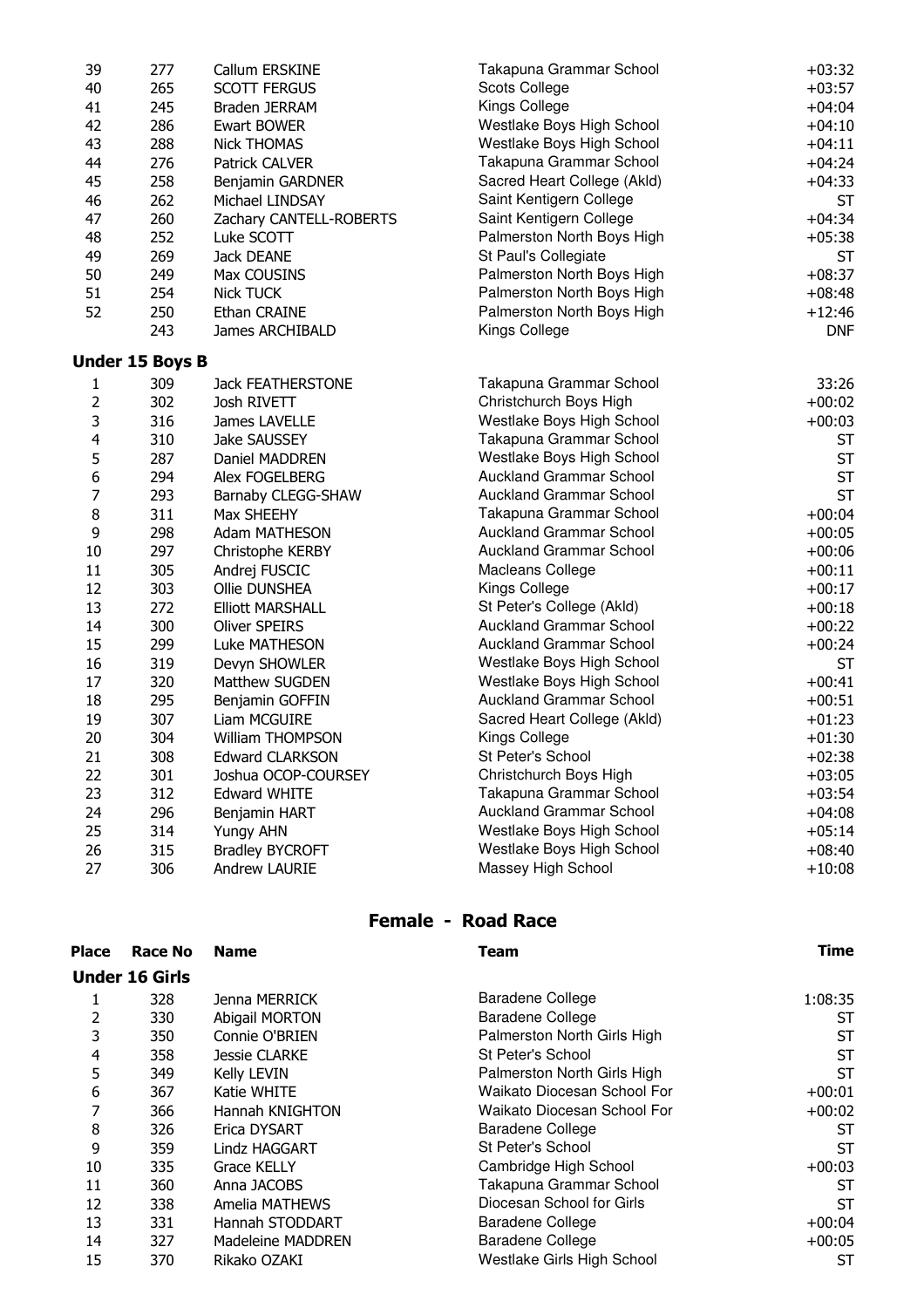| 16                      | 365                   | <b>Emily IRVINE</b>     | Waikato Diocesan School For   | ST        |
|-------------------------|-----------------------|-------------------------|-------------------------------|-----------|
| 17                      | 334                   | Jessica GOSLING         | Cambridge High School         | <b>ST</b> |
| 18                      | 329                   | Natalie MITCHELL        | <b>Baradene College</b>       | <b>ST</b> |
| 19                      | 344                   | Sophie BLOXHAM          | Horowhenua College            | $+00:06$  |
| 20                      | 333                   | Nia DIXON               | Cambridge High School         | <b>ST</b> |
| 21                      | 356                   | Stella CALLAGHAN        | St Mary's College (Akld)      | <b>ST</b> |
| 22                      | 339                   | Sienna PAYNE            | Diocesan School for Girls     | $+00:12$  |
| 23                      | 357                   | Emily MCCULLOUGH        | St Mary's College (Akld)      | $+00:14$  |
| 24                      | 351                   | Pieta RANSOM            | Palmerston North Girls High   | $+00:22$  |
| 25                      | 348                   | Samara FENN             | Palmerston North Girls High   | $+00:27$  |
| 26                      | 336                   | Matilda CAMERON         | Diocesan School for Girls     | $+01:44$  |
| 27                      | 325                   | <b>Charlotte CARTER</b> | <b>Baradene College</b>       | $+01:45$  |
| 28                      | 343                   | Isla MCLEAN             | Epsom Girls Grammar School    | $+01:47$  |
| 29                      | 362                   |                         |                               |           |
|                         |                       | <b>Britney GREENE</b>   | Villa Maria College           | $+01:48$  |
| 30                      | 345                   | Amy HORN                | Horowhenua College            | <b>ST</b> |
| 31                      | 363                   | Ella POPE               | Villa Maria College           | $+01:49$  |
| 32                      | 346                   | Makayla MUHUNDAN        | Massey High School            | $+06:01$  |
| 33                      | 361                   | Ashlee FRIERY           | Villa Maria College           | $+06:38$  |
| 34                      | 342                   | Niamh KANE              | Epsom Girls Grammar School    | $+10:27$  |
| 35                      | 332                   | Helena WHITE            | <b>Baradene College</b>       | $+10:32$  |
| 36                      | 353                   | Olivia BELSHER          | St Cuthbert's College         | $+10:37$  |
| 37                      | 364                   | <b>Blanche HERBERT</b>  | Waikato Diocesan School For   | $+12:57$  |
| 38                      | 369                   | Amber ELLINGTON         | Westlake Girls High School    | $+13:29$  |
| 39                      | 347                   | Georgina WALLACE        | Nga Tawa Diocesan School      | $+14:29$  |
| 40                      | 340                   | Georgia THOMPSON        | Diocesan School for Girls     | $+18:17$  |
| 41                      | 337                   | Mollie KROON            | Diocesan School for Girls     | $+18:18$  |
|                         | <b>Under 17 Girls</b> |                         |                               |           |
|                         |                       |                         |                               |           |
| $\mathbf{1}$            | 471                   | Georgia DANFORD         | St Cuthbert's College         | 1:06:05   |
| $\overline{2}$          | 475                   | Emma SMITH              | Villa Maria College           | ST        |
| 3                       | 463                   | Libby ARBUCKLE          | Palmerston North Girls High   | <b>ST</b> |
| $\overline{\mathbf{4}}$ | 474                   | Elle WINTLE             | Takapuna Grammar School       | $+00:01$  |
| 5                       | 467                   | <b>BRIANA GUNN</b>      | Rangitoto College             | ST        |
| 6                       | 465                   | <b>Emily SHEARMAN</b>   | Palmerston North Girls High   | <b>ST</b> |
| $\overline{7}$          | 443                   | Sophie SKELTON          | <b>Botany Downs Secondary</b> | <b>ST</b> |
| 8                       | 452                   | Grace MASTERSON         | Epsom Girls Grammar School    | $+00:02$  |
| 9                       | 457                   | Kendra TATE             | Gisborne Girls High School    | <b>ST</b> |
| 10                      | 444                   | Hannah CHAPMAN          | Diocesan School for Girls     | <b>ST</b> |
| 11                      | 455                   | Hannah OVERBYE          | Gisborne Girls High School    | ST        |
| 12                      | 451                   | Amelia MALING           | Epsom Girls Grammar School    | <b>ST</b> |
| 13                      | 456                   | Margeaux PITTAR         | Gisborne Girls High School    | $+00:03$  |
| 14                      | 473                   | Eva NEWELL              | St Cuthbert's College         | $+00:04$  |
| 15                      | 454                   | Ruby SULLIVAN           | Epsom Girls Grammar School    | ST        |
| 16                      | 466                   | Chloe JENKINS           | Rangi Ruru Girls' School      | $+00:05$  |
| 17                      | 468                   | Jaime LINDSAY           | Saint Kentigern College       | <b>ST</b> |
| 18                      | 449                   | Hazel CLEGG-SHAW        | Epsom Girls Grammar School    | $+00:06$  |
| 19                      | 453                   | Mindy RYAN-KIDD         | Epsom Girls Grammar School    | $+00:08$  |
| 20                      | 477                   | Emma FOUNTAINE          | Waikato Diocesan School For   | $+02:32$  |
| 21                      | 476                   |                         | Waikato Diocesan School For   | $+03:14$  |
| 22                      |                       | Grace ARCUS             | Epsom Girls Grammar School    |           |
|                         | 447                   | Laura ANDERSON          |                               | $+03:15$  |
| 23                      | 464                   | Megan GARDNER           | Palmerston North Girls High   | $+03:17$  |
| 24                      | 470                   | Georgia CLARKE          | St Cuthbert's College         | $+05:14$  |
| 25                      | 469                   | Anna WILKINSON          | Saint Kentigern College       | $+05:15$  |
| 26                      | 458                   | <b>Felicity WILSON</b>  | Hastings Girls High School    | $+06:45$  |
| 27                      | 478                   | Amy SPITTAL             | Waikato Diocesan School For   | $+07:33$  |
| 28                      | 479                   | Annalise GILLESPIE      | Westlake Girls High School    | $+07:35$  |
| 29                      | 461                   | Zoe MACCLURE            | Nga Tawa Diocesan School      | $+09:27$  |
| 30                      | 483                   | Dayna HAYTHORNE         | Epsom Girls Grammar School    | <b>ST</b> |
| 31                      | 480                   | Jeri OPORTO             | Westlake Girls High School    | $+09:28$  |
| 32                      | 472                   | Libby MILLAR            | St Cuthbert's College         | $+09:30$  |
| 33                      | 446                   | Laura WATKINSON         | Diocesan School for Girls     | $+09:33$  |
| 34                      | 448                   | Lucy BROWN              | Epsom Girls Grammar School    | <b>ST</b> |
| 35                      | 462                   | Lucy FLEMING            | Otaki College                 | $+14:16$  |
| 36                      | 459                   | Tess COLLETT-NYE        | Massey High School            | ST        |
| 37                      | 450                   | Kate HOLDEN             | Epsom Girls Grammar School    | $+14:18$  |
|                         |                       |                         |                               |           |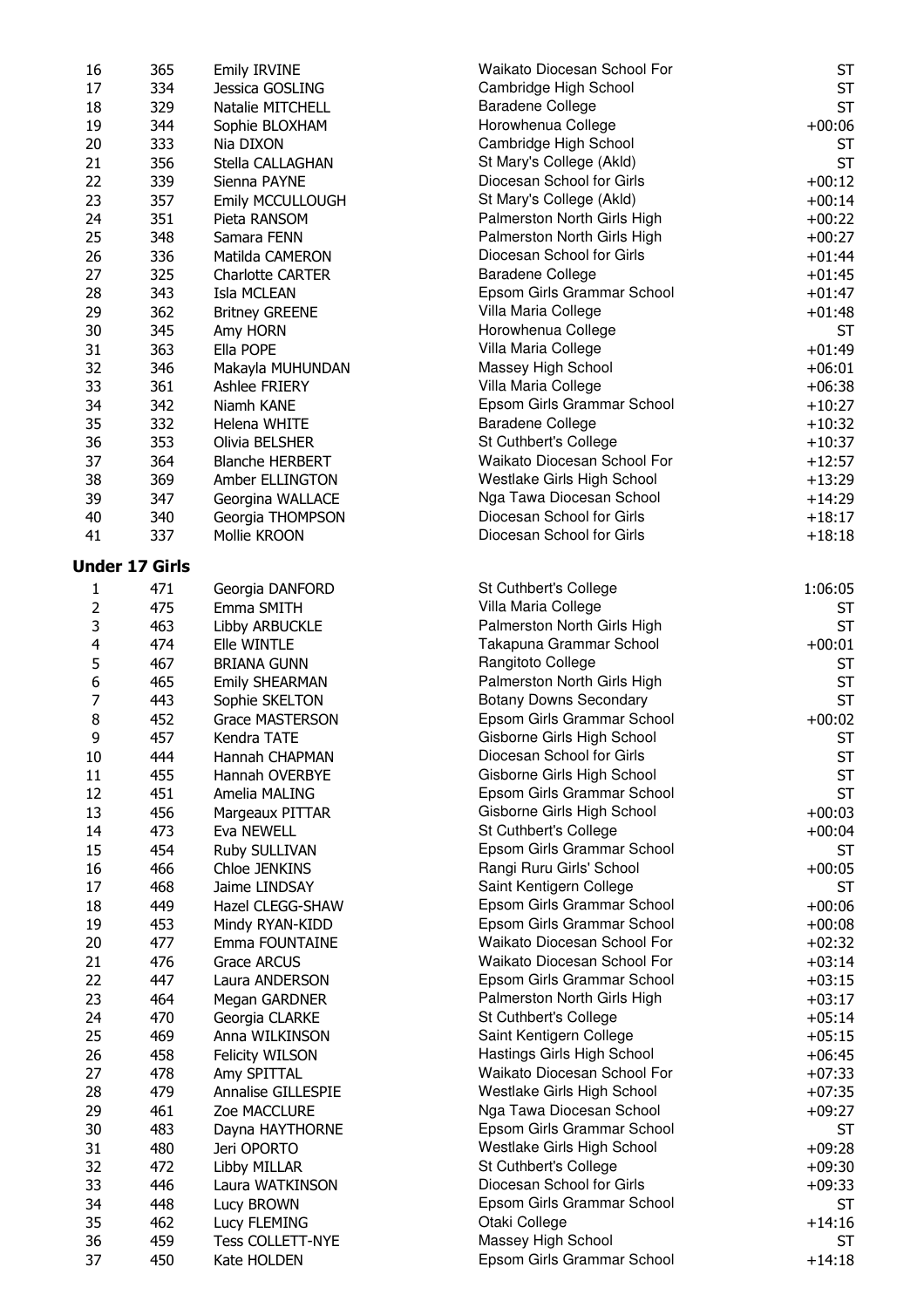| 38                      | 481                   | <b>Jess PENSON</b>      | Westlake Girls High School  | $+14:19$  |
|-------------------------|-----------------------|-------------------------|-----------------------------|-----------|
| 39                      | 445                   | Sophie HOOKE            | Diocesan School for Girls   | $+14:35$  |
|                         | <b>Under 20 Girls</b> |                         |                             |           |
| $\mathbf{1}$            | 570                   | <b>Bryony BOTHA</b>     | Rangitoto College           | 1:01:14   |
| 2                       | 550                   | Amanda JAMIESON         | Central Hawkes Bay College  | ST        |
| 3                       | 566                   | Michaela DRUMMOND       | Palmerston North Girls High | <b>ST</b> |
| $\overline{\mathbf{4}}$ | 577                   | <b>Holly BLAKLEY</b>    | St Peter's School           | $+00:01$  |
| 5                       | 557                   | Grace ANDERSON          | Epsom Girls Grammar School  | ST        |
| 6                       | 555                   | Olivia RAY              | Diocesan School for Girls   | $+00:03$  |
| $\overline{7}$          | 583                   | <b>Tessa MCNAIR</b>     | Takapuna Grammar School     | $+00:08$  |
| 8                       | 593                   | Hannah HAWORTH          | Waikato Diocesan School For | $+00:50$  |
| 9                       | 572                   | Elizabeth MUDFORD       | Saint Kentigern College     | ST        |
| 10                      | 553                   | Rose DILLON             | Diocesan School for Girls   | $+00:51$  |
| 11                      | 559                   | Sophie JONES            | Epsom Girls Grammar School  | ST        |
| 12                      | 587                   | Phoebe MCCAUGHAN        | Villa Maria College         | $+00:52$  |
| 13                      | 585                   | Alice GRUBB             | Villa Maria College         | ST        |
| 14                      | 578                   | Ione JOHNSON            | St Peter's School           | $+01:51$  |
| 15                      | 567                   | Mille MANNERING         | Rangi Ruru Girls' School    | $+01:53$  |
| 16                      | 573                   | Simone NIGHTINGALE      | Saint Kentigern College     | $+01:54$  |
| 17                      | 551                   | <b>Briley ZIMMERMAN</b> | <b>Cullinane College</b>    | $+01:56$  |
| 18                      | 599                   | Ainsley THORPE          | <b>Howick College</b>       | $+01:57$  |
| 19                      | 569                   | Libby VINCENT           | Rangi Ruru Girls' School    | $+02:00$  |
| 20                      | 560                   | Abigail PARKER          | Epsom Girls Grammar School  | $+03:11$  |
| 21                      | 581                   | Lily MACDONALD          | Takapuna Grammar School     | $+03:37$  |
| 22                      | 590                   | Victoria CHAN           | Waikato Diocesan School For | $+03:39$  |
| 23                      | 548                   | Maddy SONGHURST         | <b>Baradene College</b>     | $+06:18$  |
| 24                      | 568                   | Sarah MCLEOD            | Rangi Ruru Girls' School    | $+06:23$  |
| 25                      | 582                   | <b>Bridget MCARTHUR</b> | Takapuna Grammar School     | $+07:44$  |
| 26                      | 546                   | Yasmin KESSNER          | <b>Baradene College</b>     | $+07:45$  |
| 27                      | 562                   | Gemma WYLLIE            | Epsom Girls Grammar School  | $+07:48$  |
| 28                      | 554                   | Tayla PAYNE             | Diocesan School for Girls   | $+07:49$  |
| 29                      | 579                   | Alexandra PORRITT       | St Peter's School           | $+09:35$  |
| 30                      | 558                   | Alyse JOHNSON           | Epsom Girls Grammar School  | $+09:36$  |
| 31                      | 592                   | Pheobe HAVILL           | Waikato Diocesan School For | ST        |
| 32                      | 596                   | Zoe WHITE               | Waikato Diocesan School For | <b>ST</b> |
| 33                      | 594                   | Loren KING              | Waikato Diocesan School For | $+09:38$  |
| 34                      | 598                   | Emily ROBINSON          | Westlake Girls High School  | $+09:39$  |
| 35                      | 571                   | Isabella CLARK          | Saint Kentigern College     | $+09:41$  |
| 36                      | 545                   | Simone ARNET            | <b>Baradene College</b>     | $+09:44$  |
| 37                      | 547                   | Nora-Anne KWOK          | <b>Baradene College</b>     | $+10:03$  |
| 38                      | 576                   | <b>Emily LUTYENS</b>    | St Matthews Collegiate      | $+13:20$  |
| 39                      | 595                   | <b>Braittany RAUBER</b> | Waikato Diocesan School For | $+16:57$  |
| 40                      | 561                   | Avita RAM               | Epsom Girls Grammar School  | $+19:47$  |
| 41                      | 591                   | Sophie FROMONT          | Waikato Diocesan School For | ST        |
| 42                      | 564                   | Alesha FISTONICH        | Massey High School          | $+19:49$  |
| 43                      | 552                   | <b>Greta CALDWELL</b>   | Diocesan School for Girls   | $+22:00$  |
| 44                      | 556                   | Jade REGAN              | Diocesan School for Girls   | ST        |
| 45                      | 597                   | Sarah PATERSON          | Westlake Girls High School  | $+23:13$  |

## Male - Road Race

| Place | Race No              | <b>Name</b>           | <b>Team</b>                | Time     |
|-------|----------------------|-----------------------|----------------------------|----------|
|       | <b>Under 16 Boys</b> |                       |                            |          |
|       | 401                  | Madi HARTLEY-BROWN    | Palmerston North Boys High | 1:00:39  |
| 2     | 410                  | George JACKSON        | Rongotai College           | ST       |
| 3     | 426                  | <b>Jack MCKINNEY</b>  | Takapuna Grammar School    | ST       |
| 4     | 421                  | Jamie LEITCH          | Strathallan College        | ST       |
| 5     | 428                  | Adam MCPHEAT          | Takapuna Grammar School    | $+00:01$ |
| 6     | 394                  | Timothy NG            | Hamilton Boys High School  | ST       |
|       | 383                  | Taz O'CONNELL         | Cambridge High School      | ST       |
| 8     | 393                  | <b>Burnie MCGRATH</b> | Hamilton Boys High School  | $+00:02$ |
| 9     | 391                  | Noah COSTAR           | Hamilton Boys High School  | ST       |
| 10    | 387                  | <b>Nick THORNLEY</b>  | Christchurch Boys High     | ST       |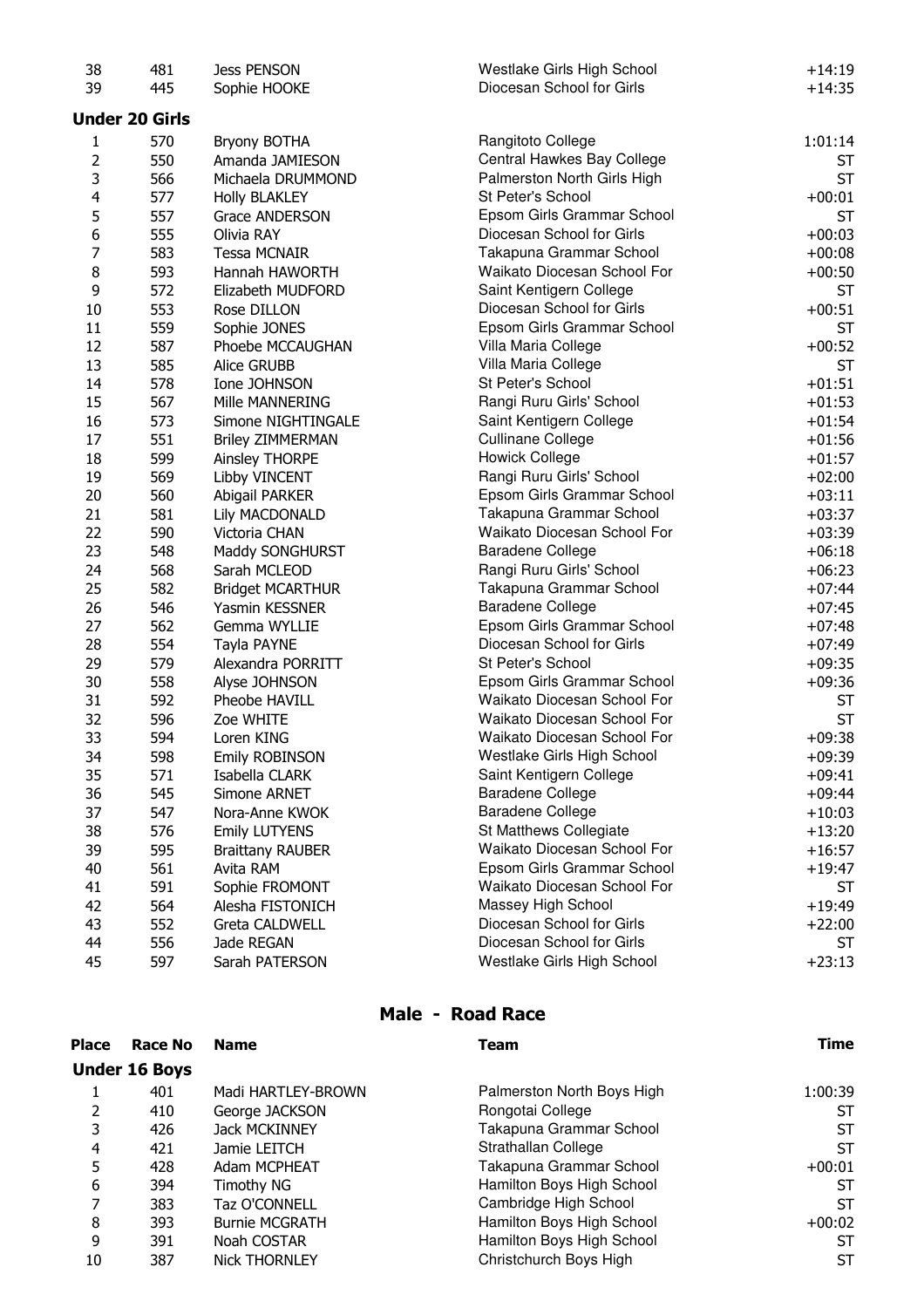| 11                      | 376                  | Josh HAMILTON                   | <b>Auckland Grammar School</b>                        | <b>ST</b>            |
|-------------------------|----------------------|---------------------------------|-------------------------------------------------------|----------------------|
| 12                      | 396                  | Theo GILBERTSON                 | Kings College                                         | $+00:03$             |
| 13                      | 386                  | Zac TAYLOR                      | Christchurch Boys High                                | <b>ST</b>            |
| 14                      | 388                  | Jack MCLAUGHLIN                 | Gisborne Boys High School                             | <b>ST</b>            |
| 15                      | 416                  | Ryan CHURCH                     | Saint Kentigern College                               | <b>ST</b>            |
| 16                      | 404                  | Dylan SIMPSON                   | Palmerston North Boys High                            | <b>ST</b>            |
| 17                      | 402                  | Adam MARTIN                     | Palmerston North Boys High                            | <b>ST</b>            |
| 18                      | 377                  | Matthew ILLING                  | <b>Auckland Grammar School</b>                        | $+00:04$             |
| 19                      | 384                  | Jarred TREYMANE                 | Cambridge High School                                 | <b>ST</b>            |
| 20                      | 403                  | Denith RAJAPAKSE                | Palmerston North Boys High                            | <b>ST</b>            |
| 21                      | 434                  | Aidan COOK                      | Westlake Boys High School                             | $+00:05$             |
| 22                      | 418                  | Henry LEVETT                    | Scots College                                         | <b>ST</b>            |
| 23                      | 429                  | Jonathan NICHOLAS               | Takapuna Grammar School                               | <b>ST</b>            |
| 24                      | 420                  | Jayden KUIJPERS                 | St Peter's College (Akld)                             | <b>ST</b>            |
| 25                      | 390                  | Samuel COOK                     | Hamilton Boys High School                             | <b>ST</b>            |
| 26                      | 409                  | Liam COOPER                     | Rongotai College                                      | <b>ST</b>            |
| 27                      | 407                  | Jack CULLEY                     | Rangitoto College                                     | <b>ST</b>            |
| 28                      | 397                  | <b>Tyler JERRAM</b>             | Kings College                                         | $+00:07$             |
| 29                      | 431                  | <b>Thomas MCKAY</b>             | Tauhara College                                       | $+00:09$             |
| 30                      | 398                  | Nicholas COWLEY - ANDREA        | Macleans College                                      | $+00:10$             |
| 31                      | 385                  | George CRICHTON                 | Christchurch Boys High                                | $+00:21$             |
| 32                      | 427                  | Lockie MCNAIR                   | Takapuna Grammar School                               | $+00:48$             |
| 33                      | 408                  | Tom MCCALLUM                    | Rathkeale College                                     | $+01:04$             |
| 34                      | 405                  | <b>Thomas STANNARD</b>          | Palmerston North Boys High                            | $+02:33$             |
| 35                      | 417                  | Matthew FAULCONBRIDGE           | Saint Kentigern College                               | $+03:11$             |
| 36                      | 425                  | Harry LOCHHEAD                  | Takapuna Grammar School                               | $+03:32$             |
| 37                      | 382                  | Nic DALLAS                      | Cambridge High School                                 | $+04:44$             |
| 38                      | 432                  | Ethan GILLESPIE                 | Wanganui Collegiate                                   | $+04:45$             |
| 39<br>40                | 406                  | Sean EATON                      | Paraparaumu College<br><b>Auckland Grammar School</b> | $+05:24$             |
|                         | 378                  | Ryan PARKINSON                  | <b>Auckland Grammar School</b>                        | <b>ST</b>            |
| 41<br>42                | 379<br>433           | Aidan PARRISH                   | Westlake Boys High School                             | $+05:25$             |
| 43                      | 395                  | Benjamin CLARK<br>Lewis SHEERAN | Havelock North High School                            | $+05:57$<br>$+06:01$ |
| 44                      | 424                  | Pattanadon BENJATIKUL           | Takapuna Grammar School                               | $+06:06$             |
| 45                      | 375                  | Dominic BURKHARDT               | <b>Auckland Grammar School</b>                        | $+06:23$             |
| 46                      | 380                  | Oliver WARD                     | <b>Auckland Grammar School</b>                        | $+06:46$             |
| 47                      | 438                  | Henry WHITFIELD                 | Westlake Boys High School                             | $+07:13$             |
| 48                      | 389                  | Whitiora ROLLESTON              | Glendowie College                                     | $+09:17$             |
| 49                      | 411                  | Sampson MOLLAN                  | Rongotai College                                      | <b>ST</b>            |
| 50                      | 392                  | Matthew CRANEFIELD              | Hamilton Boys High School                             | $+11:14$             |
| 51                      | 430                  | Ben TAUMOEPEAU                  | Takapuna Grammar School                               | $+13:24$             |
| 52                      | 422                  | Finn VAN KAMPEN                 | Taikura Rudolf Steiner School                         | $+14:26$             |
| 53                      | 423                  | <b>Oliver VAN KAMPEN</b>        | Taikura Rudolf Steiner School                         | $+15:53$             |
| 54                      | 414                  | Nathan O'CONNOR                 | Sacred Heart College (Akld)                           | $+16:14$             |
| 55                      | 413                  | Lachlan JEFFS                   | Sacred Heart College (Akld)                           | $+19:59$             |
| 56                      | 400                  | Daniel TREW                     | Massey High School                                    | $+20:40$             |
| 57                      | 399                  | <b>Bradley LAURIE</b>           | Massey High School                                    | $+20:41$             |
| 58                      | 412                  | Peter BLACKHALL                 | Sacred Heart College (Akld)                           | $+21:54$             |
| 59                      | 415                  | Samuel BARRY                    | Saint Kentigern College                               | $+23:51$             |
|                         |                      |                                 |                                                       |                      |
|                         | <b>Under 17 Boys</b> |                                 |                                                       |                      |
| 1                       | 496                  | Aaron WYLLIE                    | <b>Auckland Grammar School</b>                        | 56:07                |
| 2                       | 491                  | <b>Ben HAMILTON</b>             | <b>Auckland Grammar School</b>                        | $+00:01$             |
| 3                       | 532                  | Oscar ELWORTHY                  | Takapuna Grammar School                               | <b>ST</b>            |
| $\overline{\mathbf{4}}$ | 490                  | <b>Harris FOGELBERG</b>         | <b>Auckland Grammar School</b>                        | $+00:13$             |
| 5                       | 497                  | William YOUNG                   | <b>Auckland Grammar School</b>                        | <b>ST</b>            |
| 6                       | 521                  | Liam CAPPEL                     | Saint Kentigern College                               | <b>ST</b>            |
| 7                       | 513                  | Jakob LESTER                    | New Plymouth Boys' High                               | <b>ST</b>            |
| 8                       | 526                  | Harrison HITCHINS               | Scots College                                         | $+00:14$             |
| 9                       | 487                  | <b>CHARLES JOHNSON</b>          | Aquinas College                                       | <b>ST</b>            |
| 10                      | 533                  | Harry WAINE                     | Takapuna Grammar School                               | <b>ST</b>            |
| 11                      | 499                  | Campbell PITHIE                 | Christchurch Boys High                                | <b>ST</b>            |
| 12                      | 503                  | Henry DUNNE                     | Kings College                                         | <b>ST</b>            |
| 13                      | 500                  | Jack WALSH                      | Christchurch Boys High                                | $+00:15$             |
| 14                      | 486                  | <b>CALLUM AUBREY</b>            | Aquinas College                                       | <b>ST</b>            |
|                         |                      |                                 |                                                       |                      |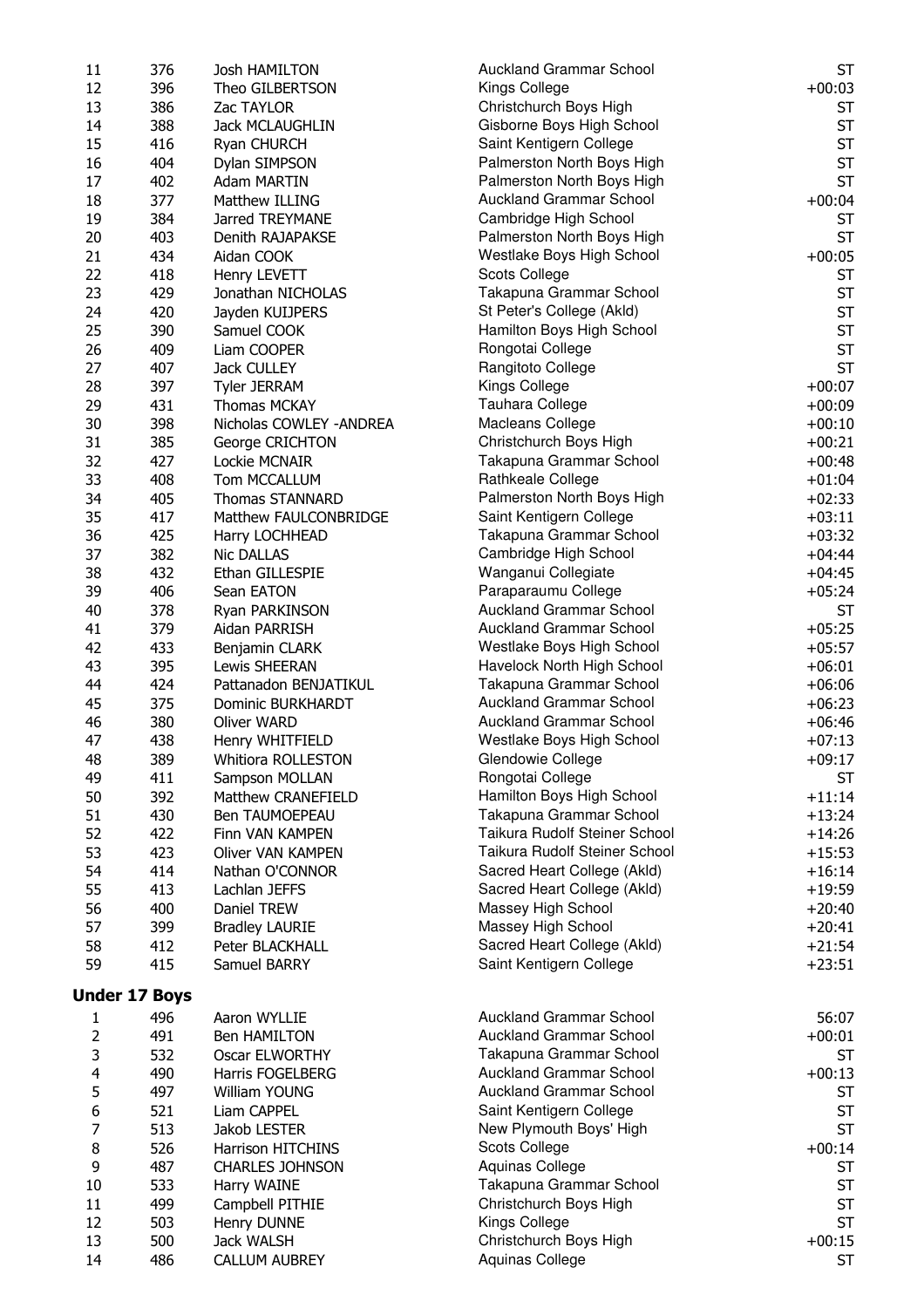| 15 | 522 | Tom LOTT                | Saint Kentigern College        | <b>ST</b> |
|----|-----|-------------------------|--------------------------------|-----------|
| 16 | 539 | Zi You DU               | Westlake Boys High School      | <b>ST</b> |
| 17 | 508 | <b>Trent DODDS</b>      | Macleans College               | <b>ST</b> |
| 18 | 517 | James MATTHEWS          | Sacred Heart College (Akld)    | <b>ST</b> |
| 19 | 537 | Finn BUCKERIDGE         | Westlake Boys High School      | <b>ST</b> |
| 20 | 525 | Sam TITTER-DOWER        | Saint Kentigern College        | $+00:18$  |
| 21 | 505 | <b>Matthew PEAT</b>     | Kings College                  | $+00:20$  |
| 22 | 493 | Dalton HILEY            | <b>Auckland Grammar School</b> | $+00:21$  |
| 23 | 520 | James BROWN             | Saint Kentigern College        | $+00:32$  |
| 24 | 498 | Lachlan PEATTIE         | Cambridge High School          | $+02:12$  |
| 25 | 502 | Benjamin GRANT          | Glendowie College              | $+03:45$  |
| 26 | 489 | Joshua EAGLE            | <b>Auckland Grammar School</b> | $+04:02$  |
| 27 | 492 | <b>Ben HASTIE</b>       | <b>Auckland Grammar School</b> | <b>ST</b> |
| 28 | 501 | <b>Boston AZUMA</b>     | Glendowie College              | $+06:03$  |
| 29 | 527 | Lachhlan MACDONALD      | Scots College                  | <b>ST</b> |
| 30 | 534 | Nicholas YOUNG          | Takapuna Grammar School        | $+06:10$  |
| 31 | 524 | Louis POOT              | Saint Kentigern College        | $+06:52$  |
| 32 | 530 | Liam POWELL             | St Peter's College (Akld)      | $+07:53$  |
| 33 | 516 | Lochlan GILDER          | Sacred Heart College (Akld)    | $+08:16$  |
| 34 | 528 | <b>SAM SLADDEN</b>      | Scots College                  | $+08:18$  |
| 35 | 540 | <b>Kip WATSON</b>       | Westlake Boys High School      | $+08:27$  |
| 36 | 531 | Jacob COLTMAN           | St Peter's School              | $+10:04$  |
| 37 | 514 | Samuel TILLOTSON        | Rongotai College               | $+10:46$  |
| 38 | 529 | Josh HIPKINS            | St Peter's College (Akld)      | $+10:48$  |
| 39 | 518 | Daniel PENNELL          | Sacred Heart College (Akld)    | $+10:55$  |
| 40 | 512 | James KRZANICH          | Massey High School             | $+11:35$  |
| 41 | 519 | Zhenya THORNTON-SMITH   | Sacred Heart College (Akld)    | $+13:08$  |
| 42 | 538 | Jacob DE JONGE          | Westlake Boys High School      | $+14:14$  |
| 43 | 536 | Hugo BEDFORD            | Westlake Boys High School      | $+16:41$  |
| 44 | 504 | Luke MEADOWCROFT        | Kings College                  | $+17:40$  |
| 45 | 515 | Daniel BODERICK         | Sacred Heart College (Akld)    | $+20:02$  |
| 46 | 511 | <b>Thomas GLANVILLE</b> | Massey High School             | $+21:52$  |
| 47 | 510 | Alexander ELLWOOD       | Massey High School             | $+41:04$  |
|    |     |                         |                                |           |

### Male - Road Race

| <b>Place</b> | <b>Race No</b>       | <b>Name</b>             | <b>Team</b>                    | <b>Time</b> |
|--------------|----------------------|-------------------------|--------------------------------|-------------|
|              | <b>Under 20 Boys</b> |                         |                                |             |
| 1            | 611                  | Louis BROWN             | Christchurch Boys High         | 1:20:46     |
| 2            | 612                  | Hugo JONES              | Christchurch Boys High         | $+00:01$    |
| 3            | 628                  | Ben GOODMAN             | Macleans College               | ST          |
| 4            | 619                  | Jared GRAY              | Hamilton Boys High School      | <b>ST</b>   |
| 5            | 643                  | <b>Jack MCNEELY</b>     | Rangitoto College              | $+00:06$    |
| 6            | 606                  | Benjamin MADSEN         | <b>Auckland Grammar School</b> | $+00:07$    |
| 7            | 616                  | <b>Cullen BROWNE</b>    | Hamilton Boys High School      | $+00:22$    |
| 8            | 653                  | Connor BROWN            | Saint Kentigern College        | $+00:42$    |
| 9            | 644                  | <b>Cameron RICHES</b>   | Rangitoto College              | <b>ST</b>   |
| 10           | 673                  | Aidan NICHOLAS          | Takapuna Grammar School        | <b>ST</b>   |
| 11           | 664                  | OLIVER WOOD             | <b>Scots College</b>           | <b>ST</b>   |
| 12           | 634                  | Carne GROUBE            | Palmerston North Boys High     | <b>ST</b>   |
| 13           | 670                  | <b>BRADLEY LEITCH</b>   | Strathallan College            | <b>ST</b>   |
| 14           | 637                  | David MARTIN            | Palmerston North Boys High     | $+00:43$    |
| 15           | 657                  | Ayden LAMONT            | Saint Kentigern College        | <b>ST</b>   |
| 16           | 618                  | <b>Matias FITZWATER</b> | Hamilton Boys High School      | <b>ST</b>   |
| 17           | 663                  | <b>LIAM SHERLOCK</b>    | <b>Scots College</b>           | <b>ST</b>   |
| 18           | 605                  | Laurence KERBY          | <b>Auckland Grammar School</b> | <b>ST</b>   |
| 19           | 635                  | Mitchell KINGHORN       | Palmerston North Boys High     | $+00:44$    |
| 20           | 622                  | Jordan LEWIS            | Hutt International Boys'       | <b>ST</b>   |
| 21           | 661                  | Liam WARD               | Saint Kentigern College        | <b>ST</b>   |
| 22           | 677                  | <b>Blake SUNDE</b>      | Westlake Boys High School      | <b>ST</b>   |
| 23           | 608                  | Alexander WILSON        | <b>Auckland Grammar School</b> | <b>ST</b>   |
| 24           | 645                  | Harry PHIPPS            | Reporoa College                | <b>ST</b>   |
| 25           | 650                  | Caleb AOAKE             | Saint Kentigern College        | <b>ST</b>   |